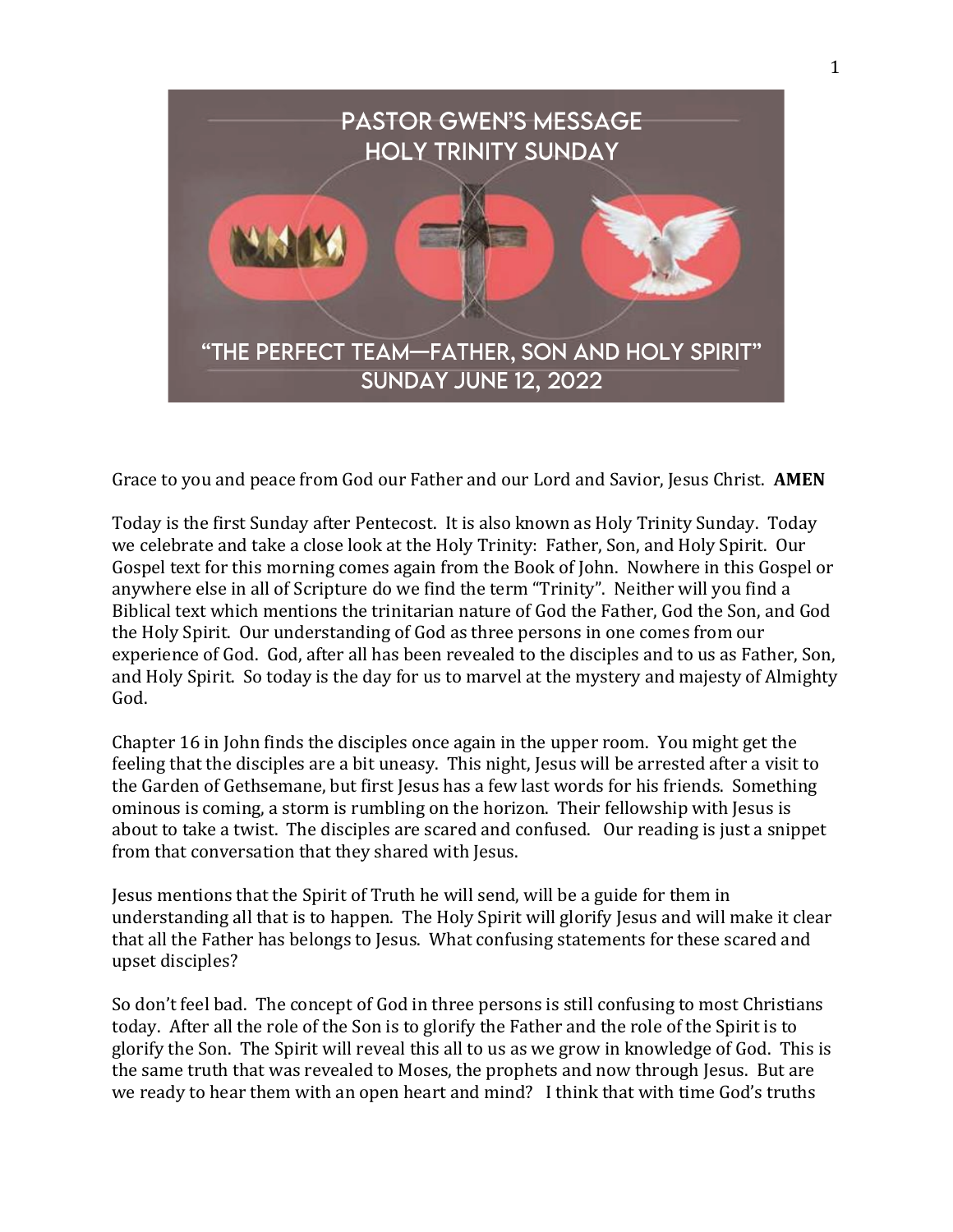will become more apparent. It will take until we are in God's presence at home with him in heaven to fully understand the concept of the Triune God.

Most of you know that I am a huge Brewers fan. And it has been a tough week to be a diehard fan! If I had to pick another career for a do over in life and could not be a meteorologist (I love watching weather), I would want to be the TV analyst, a play-by-play announcer for the Brewers. Well, since that is not likely to happen, I would like to think about what it means to be on a team this morning. For the Brew Crew that means a group of 26 men with lots of support staff and many coaches play 162 regular season games. Although players come and go due to injuries and trades, they must play together to win games. 9 Men on the field at a time gives opportunity for all to lift one another up when someone is in a slump. They must learn to work together toward one goal of going to the World Series. No one player can do that alone. It is a wonderful team sport, in my opinion, where even a superstar needs help from his teammates to reach the ultimate goal.

So, what do you think of when you think of a team? I remember years ago hearing an acronym for team and it was "Together Everyone Achieves More". What a lovely thought that is, whether you are on a baseball team, a service team, a production team. Most of all major achievements in life, I believe are the result of people working together, teamwork.

July 20, 1969, Neil Armstrong was the first man to walk on the moon. Did he accomplish this monumental feat alone? Certainly not. He had quite a team of scientist, and engineers, a huge team who helped him get there. Or how about Usain Bolt, considered the fastest man alive? I bet he has a great group of trainers, doctors, coaches that helped him use his God given ability to run. Or Serena Williams, bet she has coaches, teachers, nutritional gurus that have helped her reach the top of her game as a tennis pro.

Truth be told, there are teams that are successful and teams that make people successful whether in the workplace, on the sporting field or maybe even in churches. Yummmmm. Here at CTS, I think we have a wonderful team that gathers on Tuesdays to make mission quilts. Doubt that just one person could have made all the quilts that have been sewn this year all alone. And I do think that there is something special about being part of a team.

Teams that have success run well. They are efficient and work together for the good of the team. Their success rarely happens overnight but rather builds as do their relationships, over time. Members of a good team care about each other and work toward the same goals using the same plan. I think that our Christian life is very much like being part of a team. We are called to be part of the body of Christ, God's team.

Several weeks ago, we talked about the church and do you remember the number one rule. Christ is the head of the church. Jesus is the leader of our church team. Many times, in the New Testament, Jesus encourages us to live and work as part of the body of Christ, a team. He said we should love God, love one another, which means to love our neighbor as ourselves. Ultimately, our team as followers of Jesus, is to do what God has asked us to do allowing the Holy Spirit to guide our pathway.

Last week I spoke about Lutheran's being a credal people. This is where we confess our faith in God as three in one. All three of the creeds we ascribe to in the ELCA, The Nicene,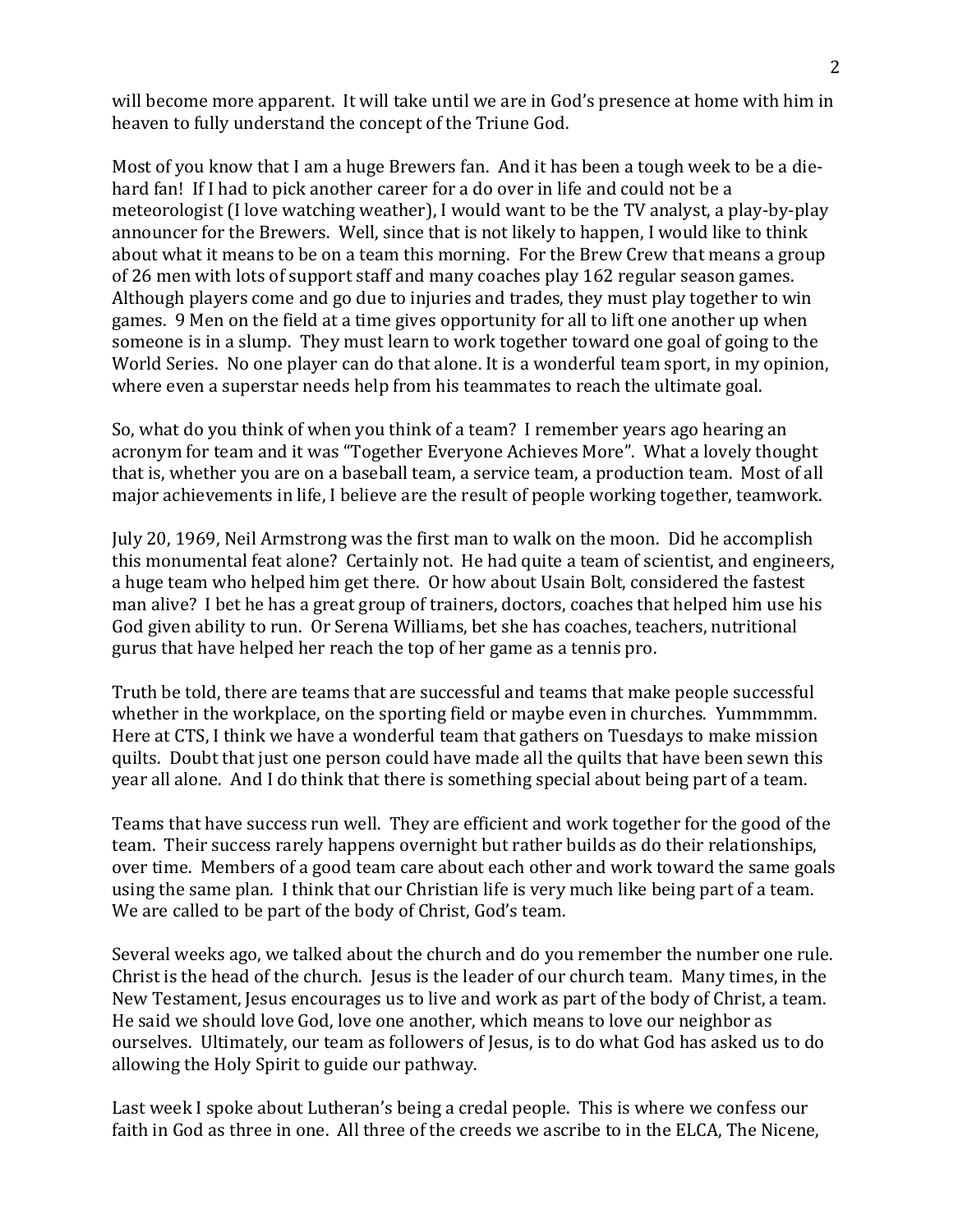The Apostles and The Athanasian creeds demonstrate the relationship between the Father, Son, and Holy Spirit. These creeds are expressions of what we believe about the God we worship. They have shaped our mission, our ministry, and our vision for our congregation here at Christ the Servant. Do you remember our mission statement? "Christian Serving God by Serving Others".

Our theology, or how we talk about God, is formed through Scripture and experience, and then expressed together in credal form. This all helps us to live and work together as part of God's team, the church. Everything we do in our church should be all to God's glory.

Ah, a beautiful recipe for a great team. But when you start adding people to the team, we find there can be issues. Human nature encourages us to think for ourselves and to seek ways for us to be comfortable rather than to work on a team. Yet it is so important to look toward God for love and forgiveness and see who God really is, a gracious and awesome God who loves us so much that he continues to give us these free gifts. A God who calls us together to be His team in the world. Father, Son, and Holy Spirit are one God, working together in harmony to save us from ourselves.

The Athanasian Creed, which I think is the most succinct in getting at the nature of our God: Three in One and One in Three. As this creed states, "Nothing in this trinity is before or after, nothing is greater or smaller; in their entirety the three persons are coeternal and coequal with each other." Folks, there is no competition between God the Father, Son, and Holy Spirit. They are a team. Not one person of God is more important than another. And Scripture tells us that they work together for our good.

Remember the Romans verses 1 and 5 of chapter 5 that were just read, "Therefore, since we are justified by faith, we have peace with God through the Lord Jesus Christ." And "hope does not disappoint us, because God's love has been poured into our hearts through the Holy Spirit that has been given for us." All three persons of our Triune God are present in the work of salvation. And our Gospel reading brings it home as well, the Holy Spirit will glorify Jesus who has all the Father has. The three persons of our God are all working to bring us the Gospel truth, the message of love for all people.

And I do believe that the three persons of our God express the unity of Father, Son, and Spirit and is a model for how we are to relate and live as a church, as a congregation. And although it is a life-time journey to understand the Holy Trinity, what a wonderful team we are on, together trying to make sense of such a concept. St Augustine once said, "Trying to understand God fully as Trinity is like trying to pour the whole of the ocean into a little bucket, it will never happen." Truly, this discussion is one of the beauties of being a Christian. There is always more to discover about God. And the more we discover the more we come to rely on God as Father, Son, and Spirit.

When we first came to the baptismal font, we were baptized in the name of the Father, Son, and Holy Spirit. And so, we have been claimed in those waters by Father, Son, and Holy Spirit to be disciples of all. And as Matthew says in Chapter 28, it is our command that we go and continue to baptize in the name of the Father and of the Son and of the Holy Spirit. As when we do this our team will grow. We have more fellowship not just with God, but we will have communion with those who have also entrusted themselves in faith to the same